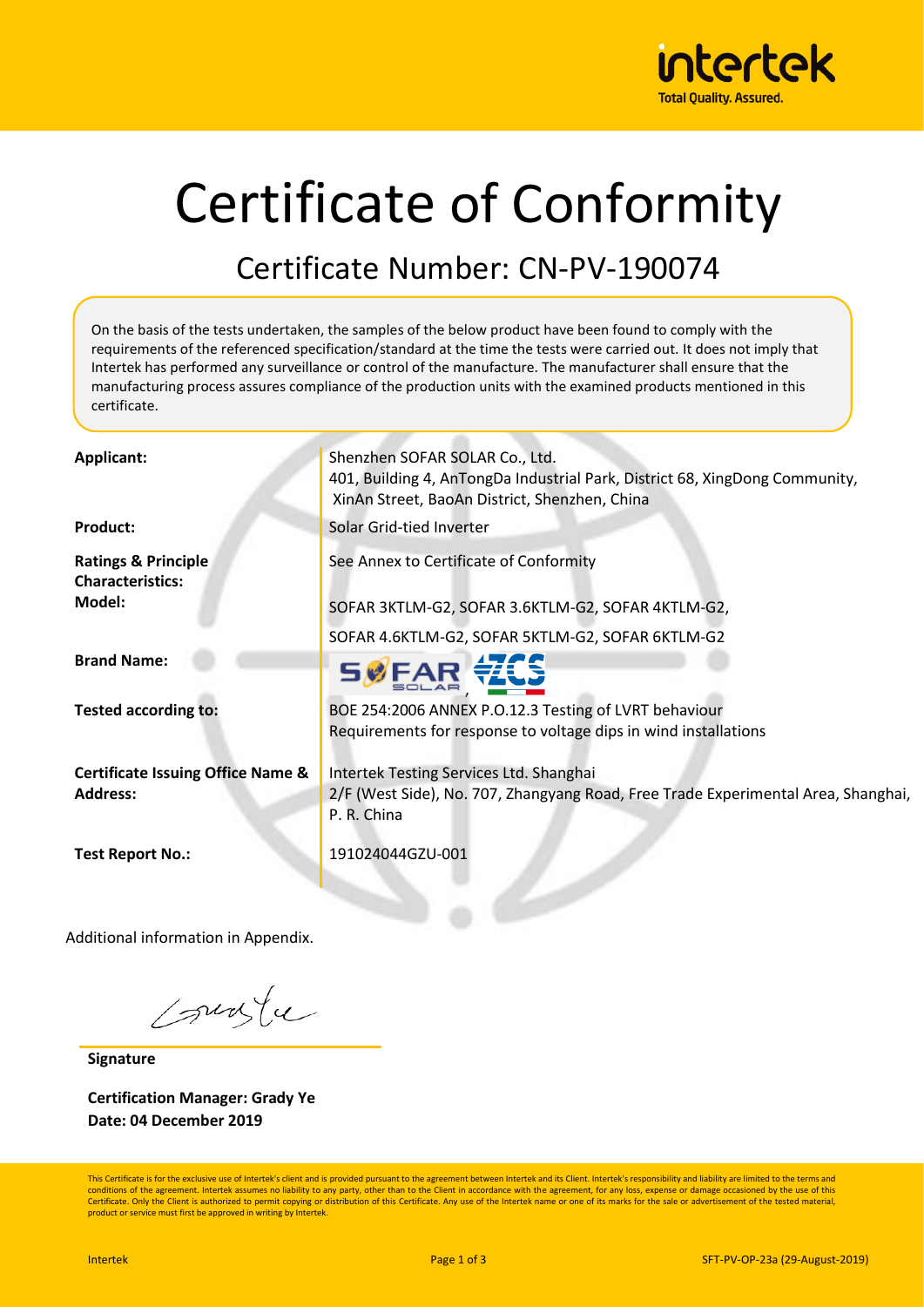

## **APPENDIX: Certificate of Conformity**

**This is an Appendix to Certificate of Conformity Number: CN-PV-190074**

| Ratings & Principle<br>Characteristics: | Model                                      | SOFAR<br>3KTLM-G2          | SOFAR<br>3.6KTLM-G2 | SOFAR<br>4KTLM-G2 | SOFAR<br>4.6KTLM-G2 |  |
|-----------------------------------------|--------------------------------------------|----------------------------|---------------------|-------------------|---------------------|--|
|                                         | Input                                      |                            |                     |                   |                     |  |
|                                         | Max. DC<br>input<br>Voltage:<br>Max. input | 600V<br>$2*11A$            |                     |                   |                     |  |
|                                         | current:<br>PV Isc                         | $2*13.2A$                  |                     |                   |                     |  |
|                                         |                                            | Output                     |                     |                   |                     |  |
|                                         | Nominal<br>AC output<br>voltage:           | 230Vac                     |                     |                   |                     |  |
|                                         | Nominal<br>frequency:                      | 50Hz                       |                     |                   |                     |  |
|                                         | Max AC<br>output<br>power<br>$(Q$ PF=1)    | 3000W                      | 3680W               | 4000W             | 4600W               |  |
|                                         | Max AC<br>output<br>power                  | 3000VA                     | 3680VA              | 4000VA            | 4600VA              |  |
|                                         | Nominal<br>AC output<br>current:           | 13.7A                      | 16.8A               | 18.2A             | 21.0A               |  |
|                                         | Power<br>factor:                           | 0.8 Leading to 0.8 Lagging |                     |                   |                     |  |
|                                         | Ingress<br>protection:                     | <b>IP65</b>                |                     |                   |                     |  |
|                                         | Protection<br>Class:                       | Class I                    |                     |                   |                     |  |
|                                         | Operation<br>Ambient<br>Temp               | -25°C to +60°C             |                     |                   |                     |  |
|                                         | Software<br>Version                        | V2.00                      |                     |                   |                     |  |

This Certificate is for the exclusive use of Intertek's client and is provided pursuant to the agreement between Intertek and its Client. Intertek's responsibility and liability are limited to the terms and conditions of t